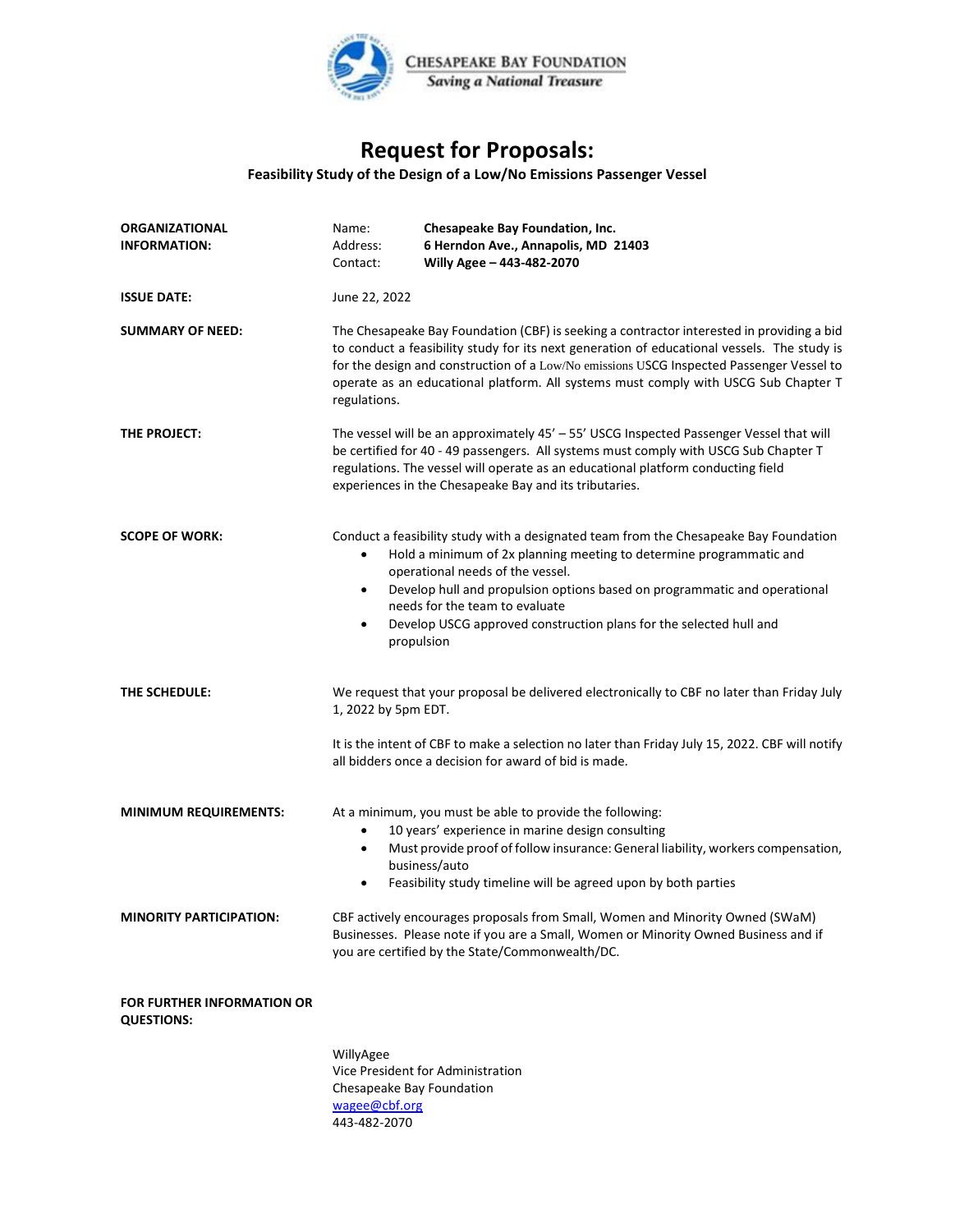EXHIBIT A

## PROPOSED SPECIFICATIONS LIST FOR LOW/NO EMISSIONS VESSEL

THIS IS A SET OF GUIDELINES FOR CONSIDERATION IN DESIGN OF THE VESSEL. THIS IS NOT A COMPLETE LIST. IT IS A REPRESENTATION OF SOME OF THE REQUIREMENTS THAT WILL BE USED FOR THE BIDDING OF THE CONSTRUCTION PROJECT. FINAL DESIGN CRITERIA WILL BE DETERMINED THROUGH THE FEASABILITY PROCESS.

- 45' 55' IN LENGTH (Fiberglass or another suitable material. NO WOOD)
- USCG INSPECTED FOR 40 49 PASSENGERS
- SHALLOW DRAFT WITH THE ABILITY TO MAINTAIN GOOD SEAKEEPING ABILITY IN ROUGH/WINDY CONDITIONS.
- BEAM OF NOT LESS THEN 15'
- PROPULSION SYSTEM THAT IS STATE OF THE ART AND LOW/NO EMISSIONS.
- MINIMUM 13 KNOT CRUISING SPEED. VESSEL SHOULD BE ABLE TO MAKE 16 TO 20 AT TOP SPEED.
- DASHBOARD WITH ENGINE GAUGES AS WELL AS FUEL GAUGE
- SHAFT(S), RUDDER(S), STRUT(S), 2 1/2 " PROP SHAFT AND 2" RUDDER SHAFT MINIMUM, FULL SKEG WITH FULL PROTECTION OF RUNNING GEAR. BOAT WILL OPERATE IN SHALLOW WATER WITH CONTROLLED INTENTIONAL GROUNDINGS.
- EMERGENCY TILLER AND HOOK UP
- FUEL OR BATTERY CAPACITY APPROPRIATE AND SIZED FOR THE PROPULSION SYSTEM AND OPERATIONAL GOALS
- HYDROLIC FOREWARD STEERING, STAINLESS STEEL STEERING WHEEL, SINGLE OR TWO TURN CERTIFIED
- AFT HYDROLIC STEERING STATION, STAINLES STEEL WHEEL, SINGLE TURN CERTIFIED
- **FIRE SUPRESSION SYSTEM, FIREBOY**
- WASHDOWN PUMP WITH APPROPRIATE DECK FITTINGS
- APPROPRIATE NUMBER AND SIZED BILGE PUMPS PLUS HIGH WTER ALARMS
- (2) ENGINE HATCH, LARGE, SOUND PROOFED AND GASKETED. HYDROLIC PISTON ASSISSTED LIFT.
- **LIGHT PACKAGE, CERTIFIED** 
	- o NAVIGATION LIGHTS, ANCHOR LIGHT, STEAMING LIGHT, ALL USCG APPROVED
	- o DECK, SPOT LIGHT, CABIN LIGHTS, LARGE STORAGE AREAS, BELOW DECK LIGHTING